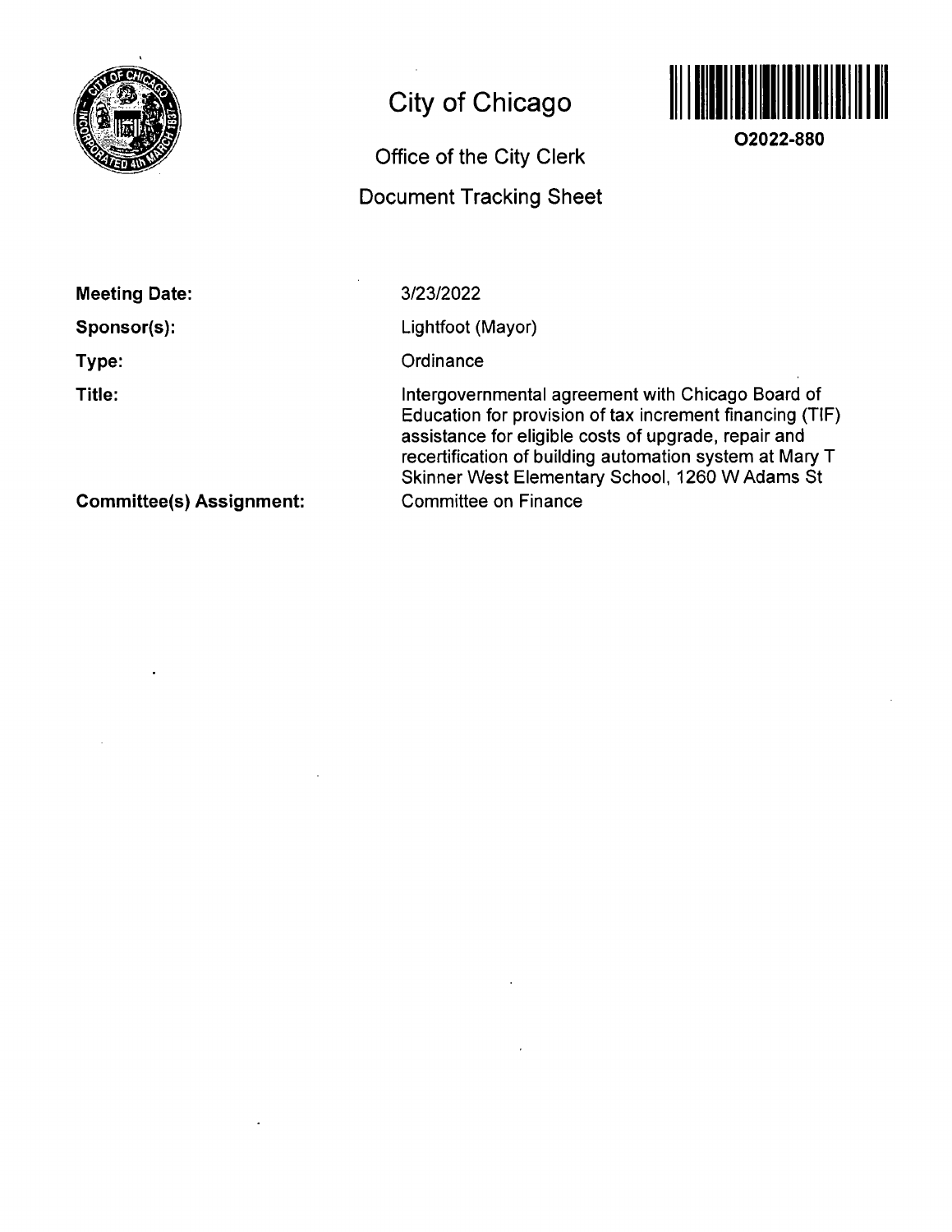

#### OFFICE OF THE MAYOR

### CITY OF CHICAGO

LORI E. LIGHTFOOT MAYOR

March 23. 2022

# TO THE HONORABLE, THE CITY COUNCIL OF THE CITY OF CHICAGO

Ladies and Gentlemen:

At the request of the Commissioner of Planning and Development, I transmit herewith ordinances authorizing the execution of intergovernmental agreements with the Chicago Board of Education to provide TIF funding for improvements at various schools.

Your favorable consideration of these ordinances will be appreciated.

Very truly your Fwi ? Mayor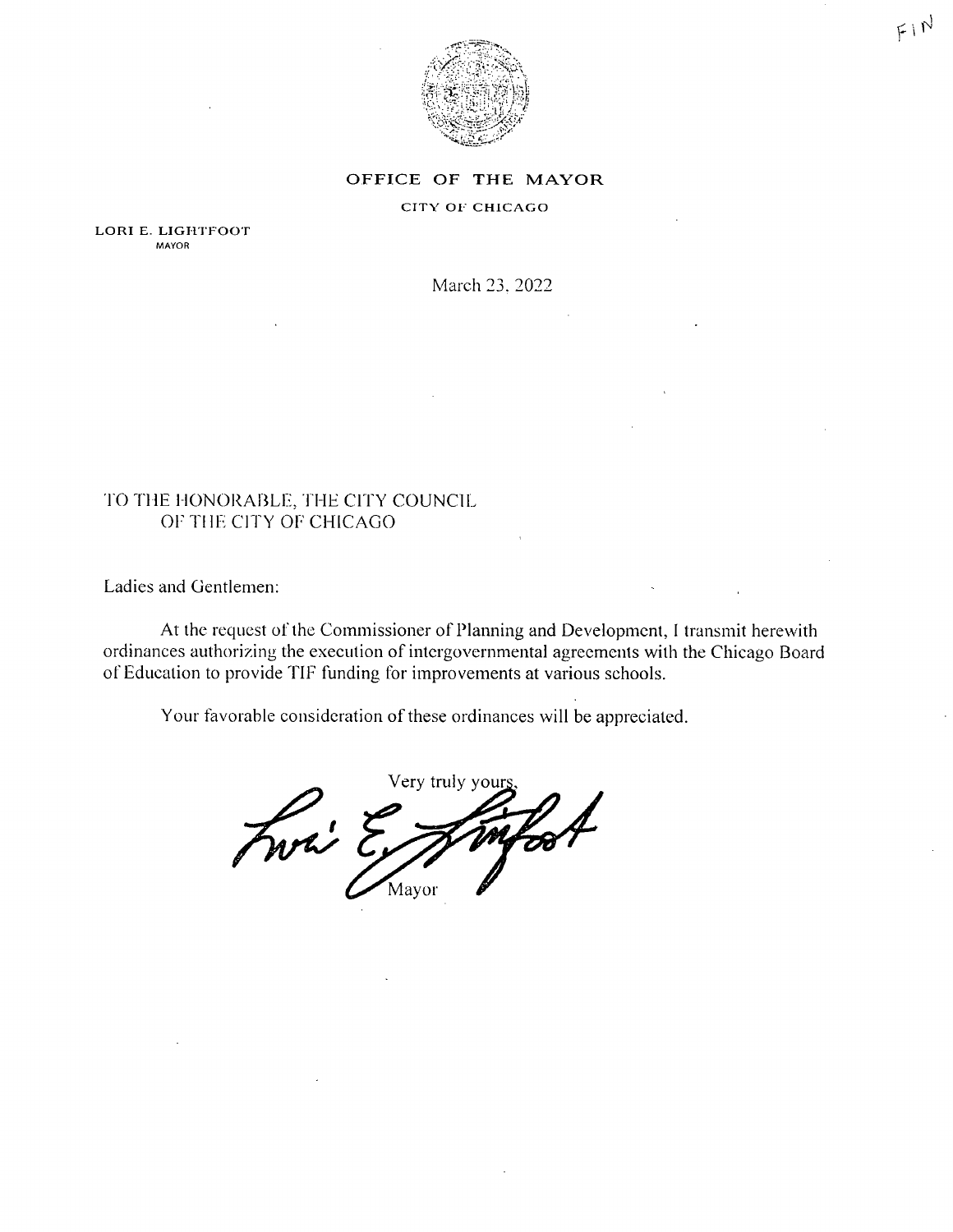## **ORDINANCE**

WHEREAS, the City of Chicago (the "City") is a municipal corporation and home rule unit of government under Article Vll, Section 6(a) of the 1970 Constitution of the State of Illinois, and as such, may exercise any power and perform any function pertaining to its government and affairs; and

WHEREAS, the Board of Education of the City of Chicago (the "Board") is a body politic and corporate, organized under and existing pursuant to Article 34 of the School Code of the State of Illinois, 105 ILCS 5/1-1 et seq.; and

WHEREAS, pursuant to the provisions of an act to authorize the creation of public building commissions and to define their rights, powers and duties under the Public Building Commission Act (50 ILCS 20/1 et seq.), the City Council of the City (the "City Council") created the Public Building Commission of Chicago to facilitate the acquisition and construction of public buildings and facilities; and

WHEREAS, the City is authorized under the provisions of the Tax Increment Allocation Redevelopment Act, 65 ILCS 5/11-74.4-1 et seg., as amended from time to time (the "Act"), to finance projects that eradicate blight conditions through the use of tax increment allocation financing for redevelopment projects; and

WHEREAS, under 65 ILCS 5/11-74.4-3(q)(7), such ad valorem taxes which pursuant to the Act have been collected and are allocated to pay redevelopment project costs and obligations incurred in the payment thereof ("Increment") may be used to pay all or a portion of a taxing district's capital costs resulting from a redevelopment project necessarily incurred or to be incurred in furtherance of the objectives of the redevelopment plan and project, to the extent the municipality by written agreement accepts and approves such costs; and

WHEREAS, the Board is a taxing district under the Act; and

WHEREAS, the Board operates a school identified in **Exhibit A** (the "School") located at the Property identified in Exhibit A (the "Property"); and

WHEREAS, the Board desires to undertake certain improvements at the School as described in Exhibit A (the "Project"); and

WHEREAS, in accordance with the provisions of the Act, the City Council: (i) approved and adopted a redevelopment plan and project (the "Plan") for a portion of the City identified on Exhibit A (the "Redevelopment Area"); (ii) designated the Redevelopment Area as a "redevelopment project area"; and (iii) adopted tax increment allocation financing for the Redevelopment Area, pursuant to ordinances (collectively, the "TIF Ordinances") adopted on the date (or dates, if subsequently amended) and published in the Journal for such date(s), identified on Exhibit A: and

WHEREAS, all of the Property lies wholly within the boundaries of the Redevelopment Area; and

WHEREAS, Increment collected from the Redevelopment Area shall be known as the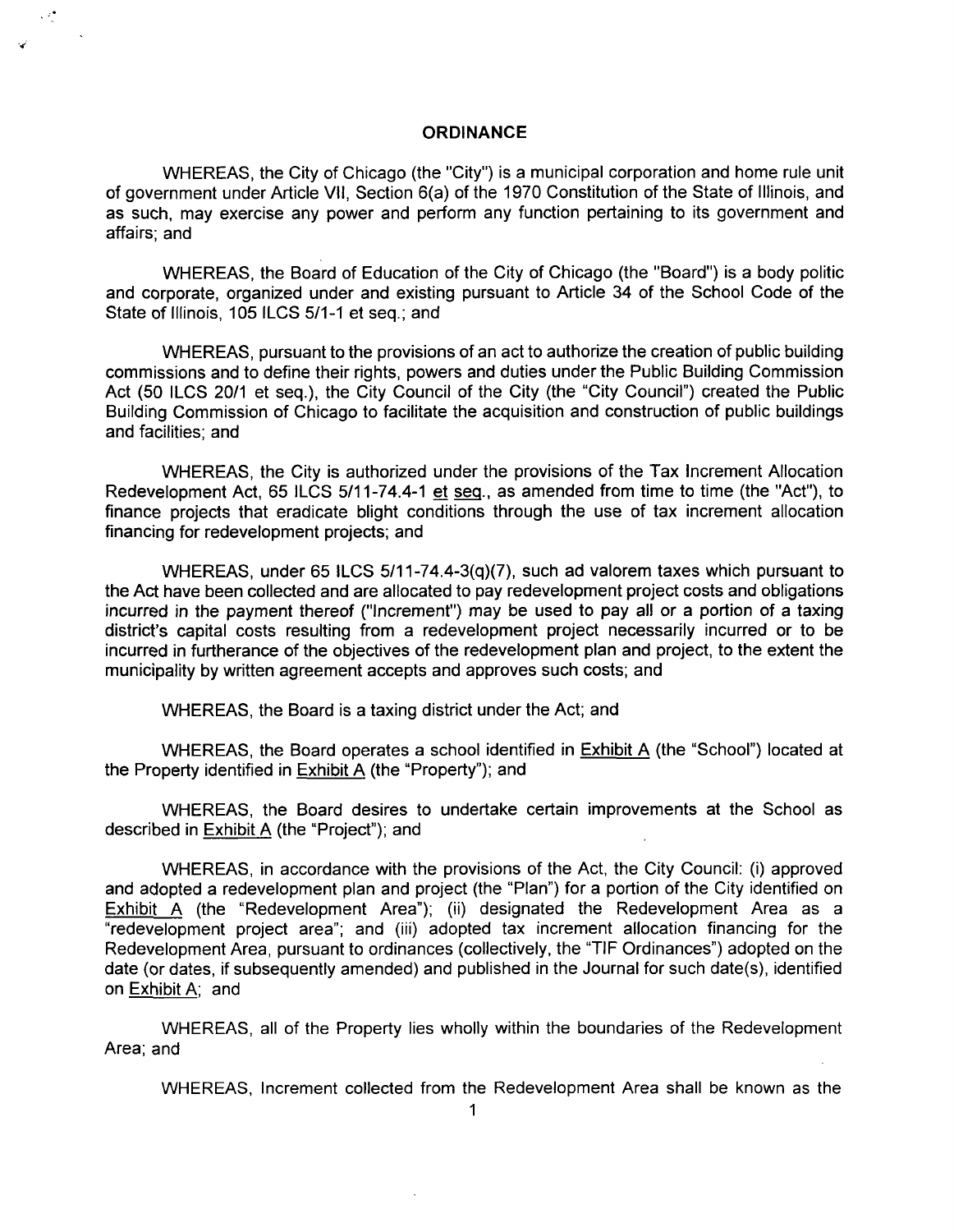#### "Redevelopment Area Increment"; and

WHEREAS, the Department of Planning and Development of the City desires to use a portion of the Redevelopment Area Increment in an amount not to exceed the amount identified in Exhibit A for the purpose of wholly or partially funding certain costs of the Project (the "TIF-Funded Improvements") to the extent and in the manner provided in this ordinance and the Agreement (as hereinafter defined); and

WHEREAS, a detailed budget forthe Project (the "Project Budget") and an itemized list of the TIF-Funded Improvements are each incorporated into Exhibit A; and

WHEREAS, the Plan contemplates that tax increment financing assistance would be provided for public improvements, such as the Project, within the boundaries of the Redevelopment Area; and

WHEREAS, in accordance with the Act, the TIF-Funded Improvements are and shall be such of the Board's capital costs necessarily incurred or to be incurred in furtherance of the objectives of the Plan, and the City hereby finds that the TIF-Funded Improvements consist of the cost of the Board's capital improvements for the Project that are necessary and directly result from the redevelopment project constituting the Project and, therefore, constitute "taxing districts' capital costs" as defined in Section 5/11-74.4-03(u) of the Act; and

WHEREAS, pursuant to an ordinance adopted by the City Council on April 21, 2021, and published in the Journal of Proceedings for the City Council for such date at pages 29530 through 29549, the City Council approved a form of an intergovernmental agreement attached thereto for a project at Jacob Beidler Elementary School (the "Form Agreement"); and

WHEREAS, the City and the Board wish to enter into an intergovernmental agreement in substantially similar form to the Form Agreement, substituting the Project-specific terms with the information contained in Exhibit A, whereby the City shall pay for or reimburse the Board for the TIF-Funded Improvements related to the Project (the "Agreement"); now, therefore,

## BE IT ORDAINED BY THE CITY COUNCIL OF THE CITY OF CHICAGO:

SECTION 1. The above recitals, and the statements of fact and findings made therein, are incorporated herein and made a material part of this ordinance.

SECTION 2, The City hereby finds that the TIF-Funded Improvements, among other eligible redevelopment project costs under the Act approved by the City, consist of the cost of the Board's capital improvements for the Project that are necessary and directly result from the redevelopment project constituting the Project and, therefore, constitute "taxing districts' capital costs" as defined in Section 5/11-74.4-03(u) of the Act.

SECTION 3. The Commissioner of Planning and Development and a designee are each hereby authorized, subject to approval by the City's Corporation Counsel, to negotiate, execute and deliver the Agreement and such other documents as may be necessary to carry out and comply with the provisions of the Agreement, with such changes, deletions and insertions as shall be approved by the persons executing the Agreement on behalf of the City.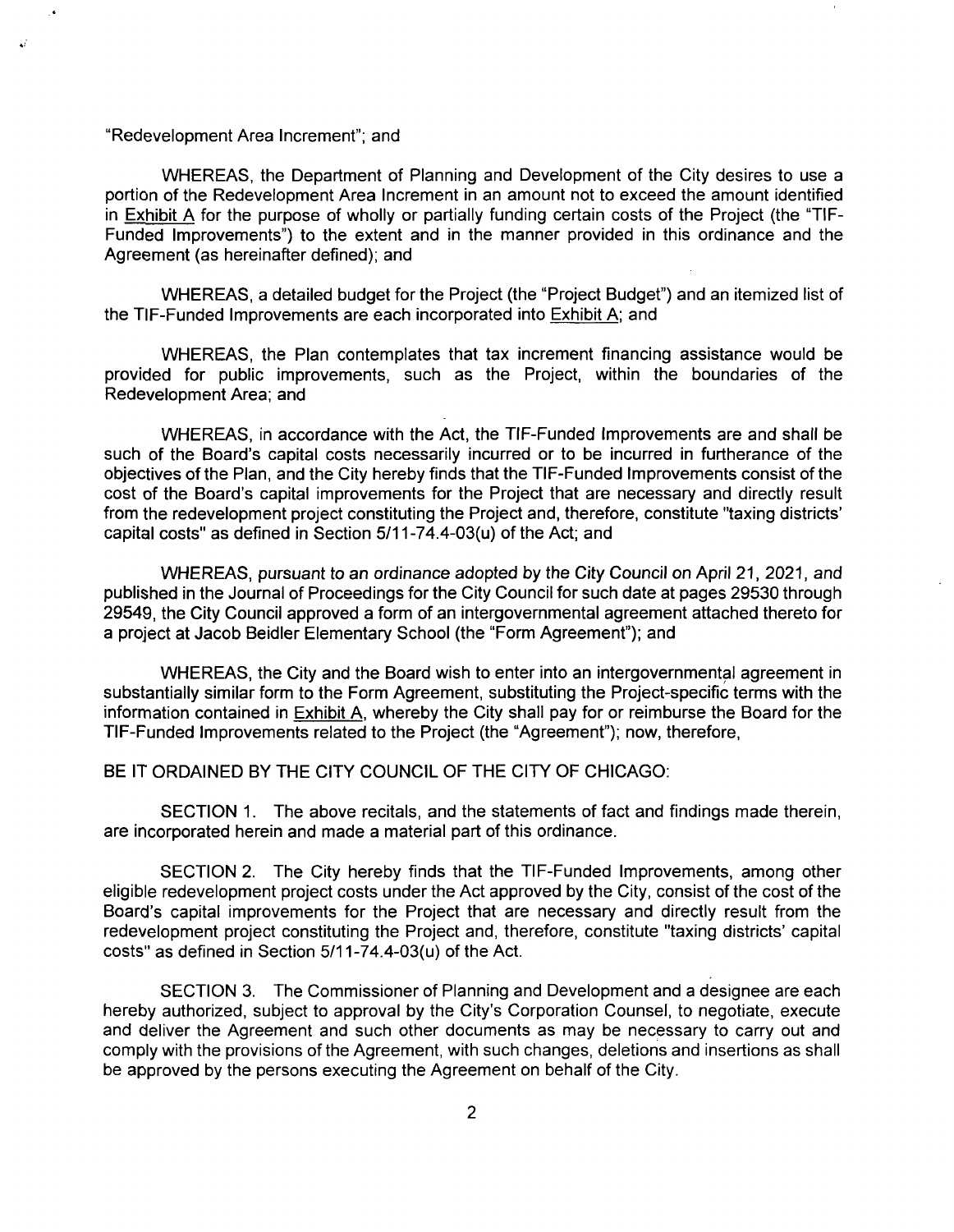SECTION 4. To the extent that any ordinance, resolution, rule, order or provision of the Municipal Code of Chicago, or part thereof, is in conflict with the provisions of this ordinance, the provisions of this ordinance shall control. If any section, paragraph, clause or provision of this ordinance shall be held invalid, the invalidity of such section, paragraph, clause or provision shall not affect any of the other provisions of this ordinance.

SECTION 5. This ordinance takes effect upon passage and approval.

V

 $\bar{f}$